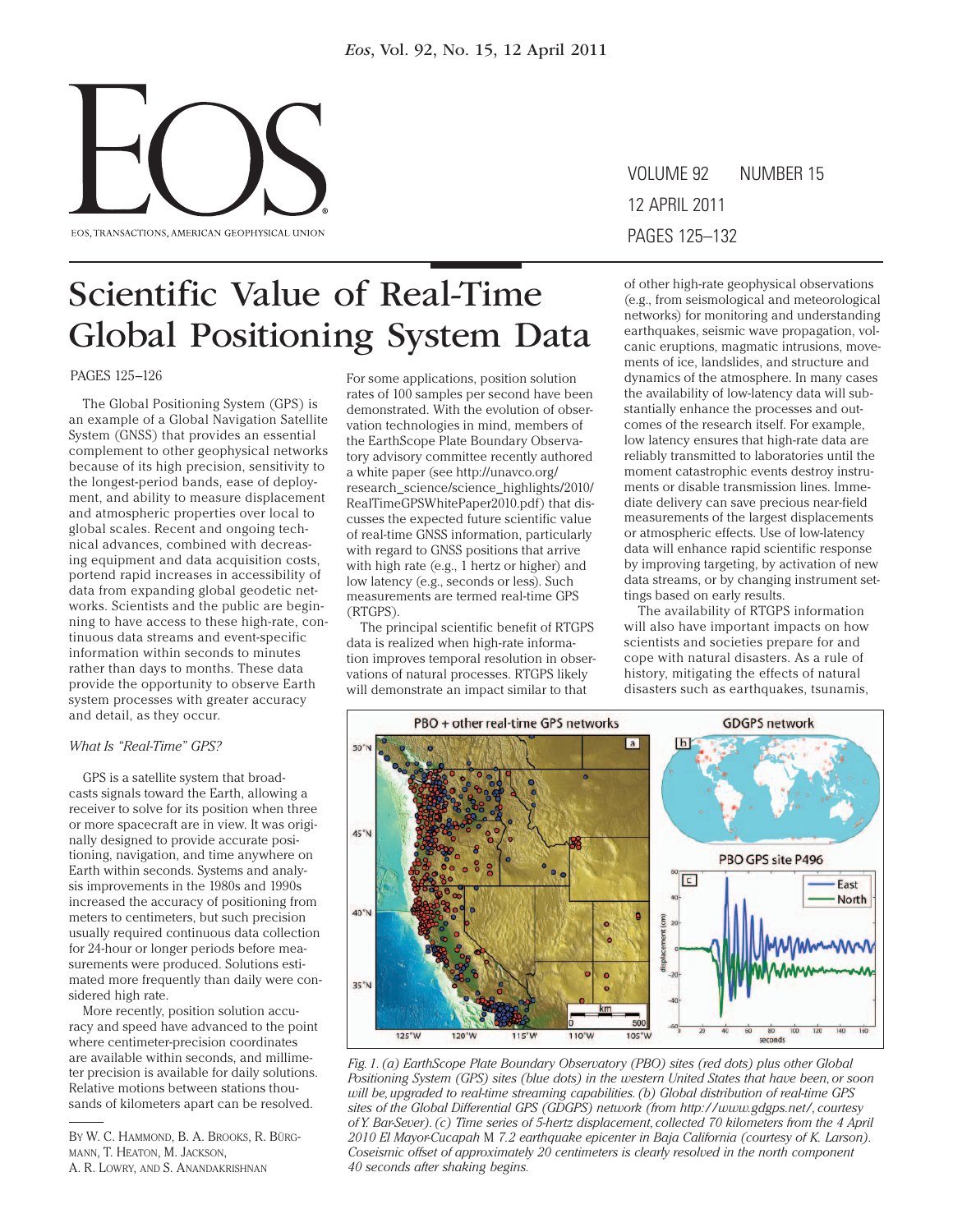volcanic eruptions, and landslides requires knowledge of the underlying Earth science coupled with information about specific events delivered and updated as quickly as possible. Rapid detection and accurate characterization of events can make a crucial difference during the minutes to hours that follow. This point was clearly made following disasters that occurred during the past decade, including the catastrophic 2004 Sumatra and 11 March 2011 Tohoku-oki earthquakes and tsunamis. In both of these events, the initial seismic notification of earthquake magnitude was available in minutes but was more than an order of magnitude smaller than the true event size. GPS systems can address this uncertainty in the rapid estimation of large earthquake magnitudes.

Presently, about 240 GPS stations of the EarthScope Plate Boundary Observatory in the vicinity of the Cascadia subduction zone are being upgraded to provide GPS observations at 1 hertz and faster than 0.3-second latency. The NASA Jet Propulsion Laboratory provides streams of positions at 1 hertz for more than 120 globally distributed stations with 5-second or faster latency via its Global Differential GPS system. The California Real Time Network (CRTN) at the Scripps Institution of Oceanography distributes data and positions from more than 150 stations in California. Other sites and networks are also being upgraded through various initiatives (Figure 1). In light of these and other developments, broad new realms of processes can be studied with RTGPS.

#### *Seismic Source, Event Characterization, and Warning*

Integration of RTGPS with seismic time series will push forward the science of broadest-band seismology, meaning that studies of "seismic" sources can be increasingly viewed as studies of Earth deformation events that occur over a very wide range of time scales, some of which may not necessarily generate seismic waves. The inclusion of RTGPS to extend measurements beyond typical seismic frequencies is essential to understanding the complete spectrum of fault slip behaviors associated with the earthquake cycle. For instance, GPS-measured static displacements and waveforms (Figure 1c) can produce improved and rapidly available models of earthquake slip, surface deformation, and strong ground motion [e.g., *Rolandone et al.,* 2006]. Such data are invaluable for first-response efforts that require knowledge of the areas of strongest ground motion and surface rupture.

To supplement current seismic early warning systems, RTGPS data will play a vital role in early warning for large events with long ruptures [*Böse and Heaton,* 2010]. For these events, an integrated RTGPS could provide information about an ongoing earthquake quickly enough to make a prediction of

shaking before it occurs. This type of notification could give people a few seconds to minutes to prepare themselves, machinery, and infrastructure for shaking.

#### *Tsunami Event Characterization and Warning*

Tsunami warning has particular requirements for calculating accurate earthquake magnitude, propagation direction, and vertical and horizontal motion of the seafloor. The goal is to rapidly recognize that a tsunami event is occurring and improve predictions of where the wave will rise on near and distant coasts. Displacements at GPS sites are used to constrain a fault slip model, which predicts motion of the seafloor. An adequate near-field network is preferred to constrain the slip distribution. Had a GPSbased warning system been in place for the 2004 Sumatra earthquake, a more accurate magnitude could have been estimated within 15 minutes [*Vigny et al.,* 2005; *Blewitt et al.,* 2006].

During the 11 March Tohoku-oki event in Japan, a prototype GPS-based warning system, the NASA GPS Real-Time Earthquake and Tsunami (GREAT) Alert, was running in test mode. The project team is now evaluating performance of that system, so details are not yet available as this article goes to press. However, once they are operational, systems such as GREAT should help to shave minutes off the time needed to recognize what has occurred, thus supporting quicker warnings that can save lives. The GREAT system is currently being evaluated by the Pacific Tsunami Warning Center as a tool to complement existing tsunami warning systems.

#### *Volcanic and Magmatic Events*

Volcanic activities, magma chamber inflation/deflation, dike intrusions, and effusive and/or explosive eruptions often produce measurable surface deformations. These deformations provide information about processes inside magmatic plumbing systems and can vary rapidly in space and time. Because these deformations can precede hazardous eruptions by hours to months, telemetered GPS networks combined with low-latency processing strategies are in operational use in volcano observatories in the United States (Hawaii, the Cascades, and Yellowstone) as well as Japan and Italy.

Additional hazard arises when steep slopes of island volcanoes fail catastrophically and generate a tsunami. Slope failures on some island volcanoes involve poorly understood transitions from slow-slip events to abrupt failures. For example, a flankrelated slow-slip event at Kilauea was likely triggered roughly 15–20 hours after a dike intrusion in the east rift zone stressed the flank [*Brooks et al.,* 2008]. In these situations, RTGPS networks can monitor motions preceding potentially catastrophic events.

#### *Cryosphere*

In just the past few years, GPS has had a remarkable impact on ongoing research relating to glacier volume, flow, and evolution, leading to improvements in measurements of flow velocities, rates of surface snowfall, and isostatic adjustment associated with glacial mass change. High-rate monitoring of the cryosphere has had a transformational effect on scientific understanding of dynamic glaciology. These measurements have shown that glacier flow can change speed and direction on time scales that were once thought impossible: seasonal, fortnightly, daily, and even subhourly [*Nettles et al.,* 2008]. The processes associated with these changes are poorly understood and not included in current models of ice sheet flow, resulting in poor estimates of future glacial contributions to sea level. RTGPS can contribute to a better understanding of sea level by allowing researchers to collect and analyze glacier flow data along with conventional ocean and atmospheric data.

#### *Tropospheric Modeling*

RTGPS measurements have the potential to contribute to climate modeling and weather forecasting through integrative measurement of atmospheric water vapor in GPS signal delays and measurements of soil moisture flux. First, microwave frequencies used in GPS are particularly sensitive to the presence of water vapor, and much effort has been devoted to estimation of water vapor along GPS signal propagation paths [e.g., *Braun et al.,* 2001]. GPS water vapor data will become more useful for weather and climate applications as RTGPS networks provide the data with low latency and high reliability. Second, researchers have extracted measurements of snow depth and soil moisture from multipath interference in the environment around GPS antennas [*Larson et al.,* 2008, 2009]. Measurements of local moisture obtained with high-rate sampling could contribute to larger-scale quantification of water fluxes.

#### *Space Weather*

Virtually all aspects of ionospheric research use GPS observations, primarily through measurements of total electron content from the differential delays of two signal frequencies. Higher sampling rates of RTGPS will benefit studies of traveling ionospheric disturbances and other wave phenomena, including disturbances from earthquakes and tsunamis, while lower latency will aid in the development of operational forecasting for space weather, with significant implications for global communications systems and satellite maintenance.

#### *Future Directions*

Through rapid and widespread adoption of RTGPS, geodetic information will